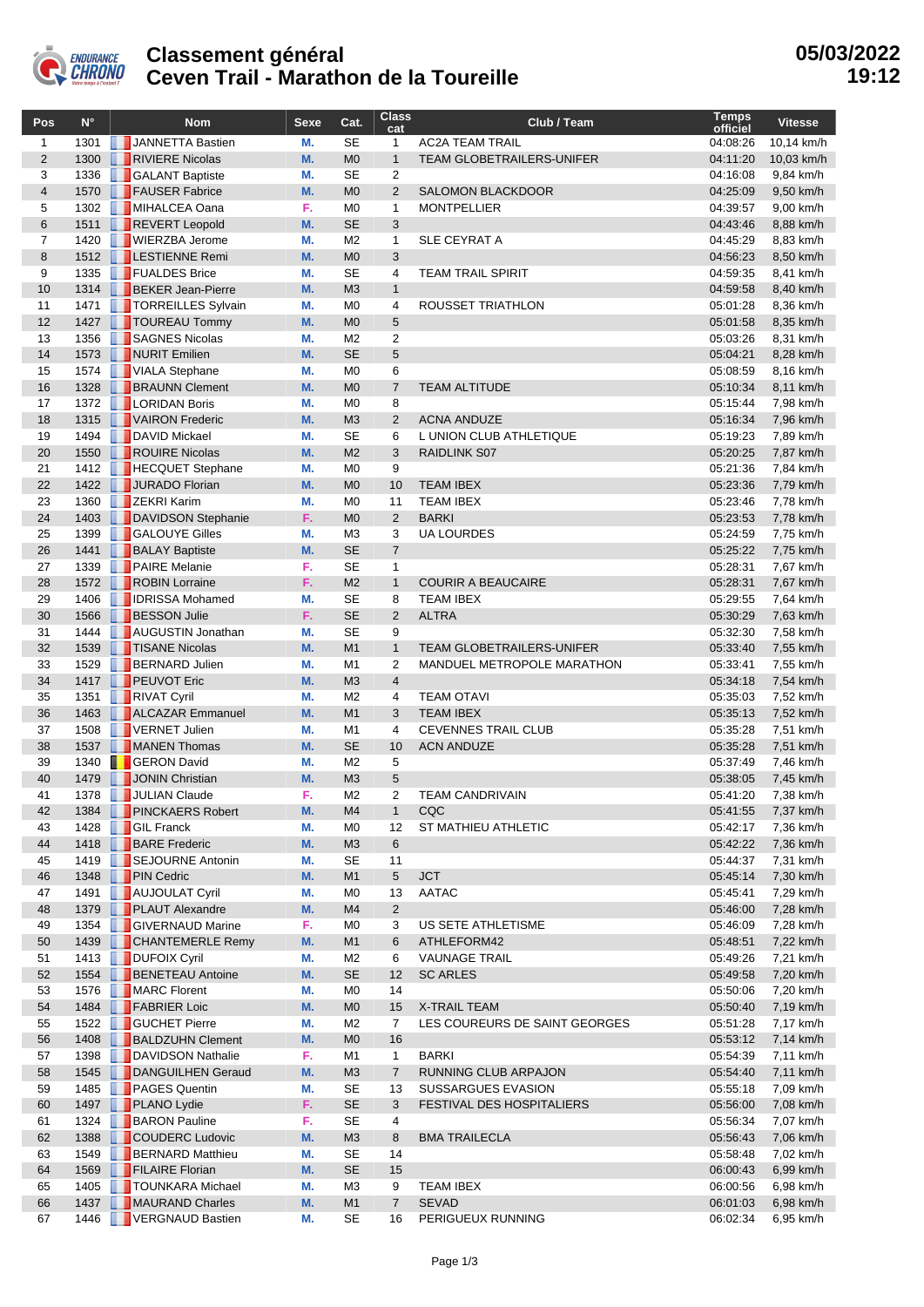

## **Classement général Ceven Trail - Marathon de la Toureille**

| Pos        | $N^{\circ}$  |   | <b>Nom</b>                                              | <b>Sexe</b> | Cat.                             | <b>Class</b><br>cat | Club / Team                                     | <b>Temps</b><br>officiel | <b>Vitesse</b>         |
|------------|--------------|---|---------------------------------------------------------|-------------|----------------------------------|---------------------|-------------------------------------------------|--------------------------|------------------------|
| 68         | 1447         |   | VIGIER Marine                                           | F.          | M <sub>0</sub>                   | $\overline{4}$      | PERIGUEUX RUNNING                               | 06:02:35                 | 6,95 km/h              |
| 69         | 1561         |   | <b>ARGENSON Thibaud</b>                                 | М.          | M <sub>0</sub>                   | 17                  |                                                 | 06:02:57                 | 6,94 km/h              |
| 70         | 1571         |   | <b>LASSAGNE Laura</b>                                   | F.          | <b>SE</b>                        | 5                   |                                                 | 06:03:20                 | 6,94 km/h              |
| 71         | 1359         |   | VACHERON Quentin                                        | М.          | <b>SE</b>                        | 17                  |                                                 | 06:03:46                 | 6,93 km/h              |
| 72         | 1544         |   | <b>CHAUTARD</b> Emilienne                               | F.          | M <sub>3</sub>                   | $\mathbf{1}$        | <b>TARCHAUD FAMILLY</b>                         | 06:04:45                 | 6,91 km/h              |
| 73         | 1426         |   | <b>CIBAT Denis</b>                                      | М.          | M4                               | 3                   |                                                 | 06:05:59                 | 6,89 km/h              |
| 74         | 1320         |   | DESCHAMPS Kevin                                         | M.          | <b>SE</b>                        | 18                  | <b>DOMMESSARGUES</b>                            | 06:06:08                 | 6,88 km/h              |
| 75         | 1474         |   | <b>GUILLAUMONT Brice</b>                                | М.          | <b>SE</b>                        | 19                  | MANDUEL METROPOLE MARATHON                      | 06:07:55                 | 6,85 km/h              |
| 76<br>77   | 1440<br>1432 |   | <b>ALIOTTI Matthieu</b><br><b>EXPLOREMENT JUNG Anne</b> | M.<br>F.    | M <sub>0</sub><br><b>SE</b>      | 18<br>6             |                                                 | 06:08:24<br>06:08:52     | 6,84 km/h<br>6,83 km/h |
| 78         | 1392         |   | MESBAH Melissa                                          | F.          | <b>SE</b>                        | $\overline{7}$      |                                                 | 06:09:33                 | 6,82 km/h              |
| 79         | 1562         |   | MARCHAND Adrien                                         | М.          | <b>SE</b>                        | 20                  | <b>COURIR A VAUVERT</b>                         | 06:12:50                 | 6,76 km/h              |
| 80         | 1575         |   | <b>PUECH Louis</b>                                      | M.          | <b>SE</b>                        | 21                  |                                                 | 06:13:40                 | 6,74 km/h              |
| 81         | 1337         |   | GALIBERT Christophe                                     | М.          | M <sub>3</sub>                   | 10                  | <b>FOULEES SAUSSINOISES</b>                     | 06:13:51                 | 6,74 km/h              |
| 82         | 1345         |   | <b>BRO</b> Karine                                       | F.          | M <sub>2</sub>                   | 3                   | RUNNING CONSEIL COLOMBIERS LEZITRAIL            | 06:14:27                 | 6,73 km/h              |
| 83         | 1475         |   | SCOLA Elsa                                              | F.          | M <sub>1</sub>                   | 2                   | LES COUREURS DE SAINT GEORGES                   | 06:15:01                 | 6,72 km/h              |
| 84         | 1473         |   | JAUME Alain                                             | M.          | M <sub>3</sub>                   | 11                  | TEA TIME AFTER RUN                              | 06:15:56                 | 6,70 km/h              |
| 85         | 1400         |   | <b>ESCAICH Joel</b>                                     | М.          | <b>SE</b>                        | 22                  | <b>VAUNAGE TRAIL</b>                            | 06:18:52                 | 6,65 km/h              |
| 86         | 1457         |   | <b>BAS Romain</b>                                       | M.          | M1                               | 8                   |                                                 | 06:19:04                 | 6,65 km/h              |
| 87         | 1482         |   | <b>CAFAGNA Gino</b>                                     | М.          | <b>SE</b>                        | 23                  |                                                 | 06:19:04                 | 6,65 km/h              |
| 88         | 1501         |   | MASSAL Clement                                          | M.          | <b>SE</b>                        | 24                  |                                                 | 06:19:58                 | 6,63 km/h              |
| 89         | 1503         |   | <b>COMBERNOUX David</b>                                 | М.          | M <sub>0</sub>                   | 19                  |                                                 | 06:19:58                 | 6,63 km/h              |
| 90         | 1504         |   | MARTIN Romain<br>DEGOUY Romain                          | M.          | M <sub>0</sub>                   | 20                  |                                                 | 06:19:58                 | 6,63 km/h              |
| 91<br>92   | 1552<br>1476 |   | VANDEWOESTYNE Mathie.                                   | М.<br>M.    | M <sub>1</sub><br>M <sub>2</sub> | 9<br>8              | <b>SC ARLES</b><br><b>CASTRIES RUNNING CLUB</b> | 06:20:34<br>06:21:42     | 6,62 km/h              |
| 93         | 1410         |   | <b>GARDON Ludovic</b>                                   | М.          | M <sub>1</sub>                   | 10                  | JOGGING CLUB DE VERANNE                         | 06:23:48                 | 6,60 km/h<br>6,57 km/h |
| 94         | 1366         |   | <b>EL HAGE Ines</b>                                     | F.          | M <sub>3</sub>                   | 2                   | <b>ACN ANDUZE</b>                               | 06:24:17                 | 6,56 km/h              |
| 95         | 1305         |   | <b>COUSTILLAC Xavier</b>                                | М.          | M <sub>4</sub>                   | $\overline{4}$      |                                                 | 06:24:52                 | 6,55 km/h              |
| 96         | 1528         |   | <b>CHARLIER Paul</b>                                    | M.          | M <sub>0</sub>                   | 21                  |                                                 | 06:26:23                 | 6,52 km/h              |
| 97         | 1401         |   | <b>BONNET Corinne</b>                                   | F.          | M <sub>2</sub>                   | 4                   |                                                 | 06:26:42                 | 6,52 km/h              |
| 98         |              |   | 1524   LE LAN Emmanuelle                                | F.          | M1                               | 3                   |                                                 | 06:26:43                 | 6,52 km/h              |
| 99         | 1557         |   | <b>THILLAYE Alix</b>                                    | F.          | M <sub>4</sub>                   | $\mathbf{1}$        | <b>LES GAZELLES</b>                             | 06:27:43                 | 6,50 km/h              |
| 100        | 1343         |   | <b>EXAGE Delphine</b>                                   | F.          | M1                               | $\overline{4}$      | AC <sub>2</sub> A                               | 06:31:14                 | 6,44 km/h              |
| 101        | 1577         |   | SOUCHON Benjamin                                        | М.          | M <sub>0</sub>                   | 22                  | <b>CEVENNES TRAIL CLUB</b>                      | 06:31:15                 | 6,44 km/h              |
| 102        | 1455         |   | <b>CHANUT Regis</b>                                     | M.          | M <sub>3</sub>                   | 12                  | <b>SEVAD</b>                                    | 06:34:11                 | 6,39 km/h              |
| 103        | 1411         |   | <b>ANNE Stephane</b>                                    | М.          | M <sub>1</sub>                   | 11                  | <b>JOGGING CLUB VERANNE</b>                     | 06:35:18                 | 6,38 km/h              |
| 104        | 1371         |   | RIVAT Sebastien                                         | M.          | M <sub>3</sub>                   | 13                  | <b>OTAVI</b>                                    | 06:38:29                 | 6,32 km/h              |
| 105        | 1342         |   | <b>ELECAMUS Vincent</b><br>SAINT DENIS Francois         | М.<br>M.    | M <sub>2</sub><br>M <sub>4</sub> | 9<br>5              | <b>OTAVI</b><br><b>HONDA MONTPELLIER</b>        | 06:38:29<br>06:38:31     | 6,32 km/h              |
| 106<br>107 | 1357<br>1323 |   | <b>BACCOU Gregory</b>                                   | М.          | M <sub>2</sub>                   | 10                  | <b>TEAN KEN</b>                                 | 06:39:07                 | 6,32 km/h<br>6,31 km/h |
| 108        | 1505         |   | <b>PLANCHER Dominique</b>                               | M.          | M <sub>4</sub>                   | 6                   | <b>USSA</b>                                     | 06:40:39                 | 6,29 km/h              |
| 109        | 1430         | ш | <b>NOELAERE</b> Clement                                 | М.          | SE                               | 25                  |                                                 | 06:40:59                 | 6,29 km/h              |
| 110        | 1515         | ш | SALEZ Anais                                             | F.          | <b>SE</b>                        | 8                   | <b>COURIR AU VIGAN</b>                          | 06:41:03                 | 6,28 km/h              |
| 111        | 1459         |   | SIMONCINI Gauthier                                      | М.          | <b>SE</b>                        | 26                  |                                                 | 06:41:49                 | 6,27 km/h              |
| 112        | 1319         |   | MENARD Jerome                                           | M.          | M <sub>2</sub>                   | 11                  | <b>CEAB</b>                                     | 06:41:53                 | 6,27 km/h              |
| 113        | 1458         |   | DELENNE Damien                                          | М.          | M3                               | 14                  | <b>AUBORD</b>                                   | 06:46:41                 | 6,20 km/h              |
| 114        |              |   | 1368 <b>HAPPART Gregory</b>                             | M.          | M <sub>2</sub>                   | 12                  | CQC                                             | 06:46:57                 | 6,19 km/h              |
| 115        | 1560         |   | TUR Jean-Michel                                         | М.          | M3                               | 15                  | CASTRIES RUNNING CLUB                           | 06:47:38                 | 6,18 km/h              |
| 116        |              |   | 1404 JACQUES Cedric                                     | M.          | M <sub>2</sub>                   | 13                  | <b>BARKI</b>                                    | 06:49:21                 | 6,16 km/h              |
| 117        | 1543         |   | <b>FREMEZ Justin</b>                                    | М.          | <b>SE</b>                        | 27                  |                                                 | 06:49:45                 | 6,15 km/h              |
| 118        |              |   | 1519   VISINTIN Stephane                                | M.          | M3                               | 16                  | COUREURS DE ST GEORGES                          | 06:53:32                 | 6,09 km/h              |
| 119        |              |   | 1535 DUPRAT Julie                                       | F.          | M1                               | 5                   | TRAIL ATHLITUDE CUERS                           | 06:54:01                 | 6,09 km/h              |
| 120        |              |   | 1477   BARBERO Brune-Lise                               | F.          | M <sub>0</sub>                   | 5                   | <b>TEAM BANZAI</b>                              | 06:54:02                 | 6,09 km/h              |
| 121<br>122 | 1495         |   | KULAKOWSKI Guillaume<br>1536   LOUBIERE Jerome          | М.<br>M.    | M1<br>M <sub>3</sub>             | 12<br>17            | <b>RC VALDERIES XIII</b>                        | 06:54:02<br>06:55:22     | 6,09 km/h<br>6,07 km/h |
| 123        |              |   | 1402   SOUYRIS Jean-Marc                                | М.          | MЗ                               | 18                  |                                                 | 06:55:24                 | 6,07 km/h              |
| 124        | 1409         |   | <b>PALLIER Thierry</b>                                  | M.          | M4                               | $\overline{7}$      | THIERRYPALLIER.NIMESGMAIL.COM                   | 06:55:27                 | 6,07 km/h              |
| 125        | 1464         |   | VANDERBEKE Nicolas                                      | М.          | M0                               | 23                  | <b>CTC</b>                                      | 06:56:18                 | 6,05 km/h              |
| 126        |              |   | 1449 <b>AZAM</b> Stephane                               | M.          | M <sub>0</sub>                   | 24                  | <b>ATAAC</b>                                    | 06:56:18                 | 6,05 km/h              |
| 127        | 1310         |   | ROUX Cristelle                                          | F.          | M3                               | 3                   | <b>JCT JE COURS TOUJOURS</b>                    | 06:56:59                 | 6,04 km/h              |
| 128        | 1567         |   | <b>BARRIERE Francoise</b>                               | F.          | M4                               | $\mathbf 2$         |                                                 | 06:56:59                 | 6,04 km/h              |
| 129        | 1533         |   | MOHR Emmanuel                                           | М.          | M3                               | 19                  | LES BOULETS CANONS DU 07                        | 06:57:29                 | 6,04 km/h              |
| 130        |              |   | 1355 <b>TURC Michael</b>                                | M.          | M1                               | 13                  |                                                 | 06:57:41                 | 6,03 km/h              |
| 131        | 1525         |   | <b>GIBERT</b> Sandra                                    | F.          | M1                               | 6                   | SPIRIDON AURILLAC                               | 06:59:49                 | 6,00 km/h              |
| 132        | 1526         |   | RANGER Vincent                                          | M.          | M <sub>1</sub>                   | 14                  | SPIRIDON AURILLAC                               | 06:59:50                 | 6,00 km/h              |
| 133        | 1395         |   | <b>BARTHES Ludovic</b>                                  | М.          | M1                               | 15                  | TRIATHLON CLUB JOUE LES TOURS                   | 07:00:03                 | 6,00 km/h              |
| 134        |              |   | 1344   LUISETTI Alexandre                               | M.          | M1                               | 16                  |                                                 | 07:01:25                 | 5,98 km/h              |